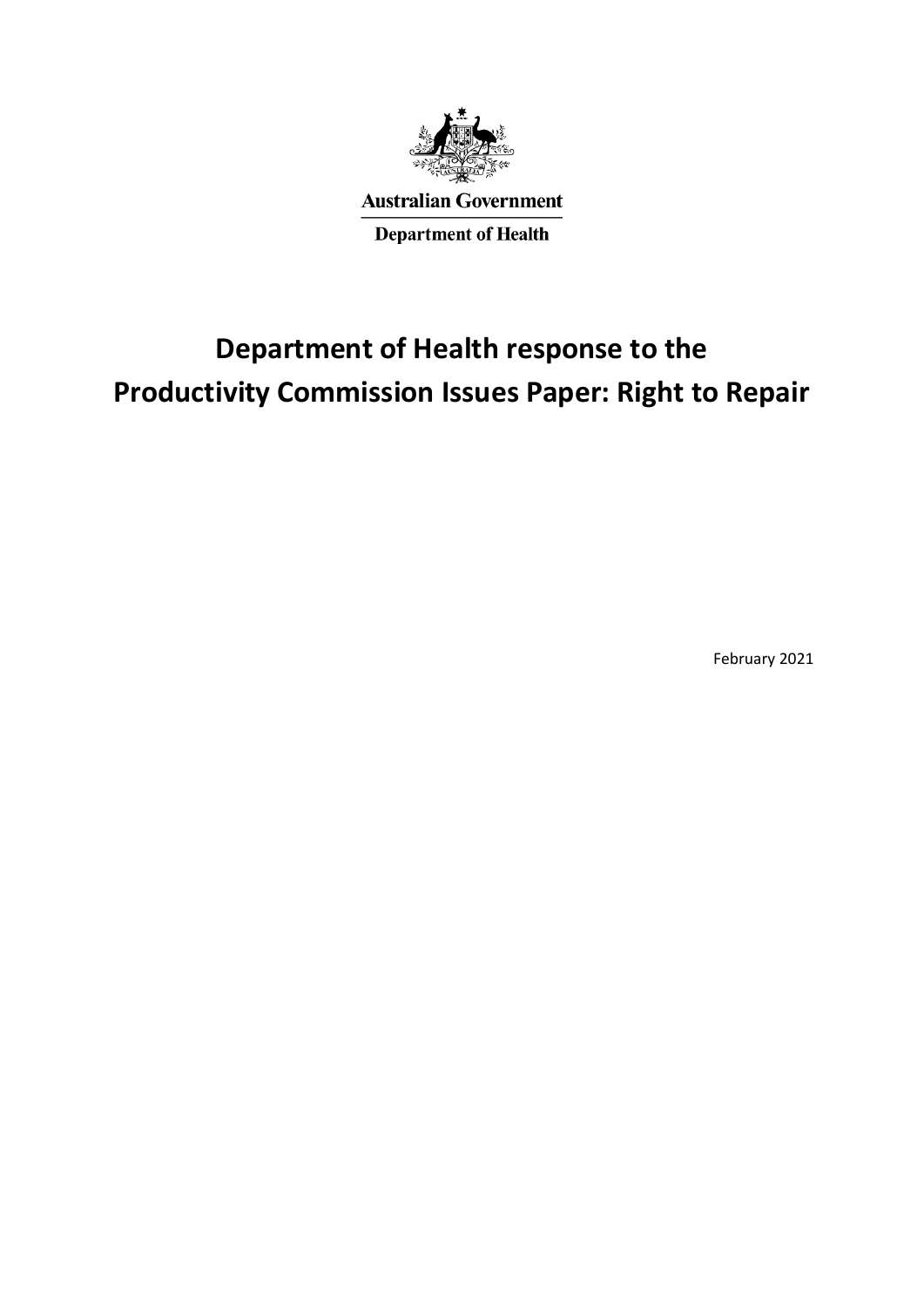# **Contents**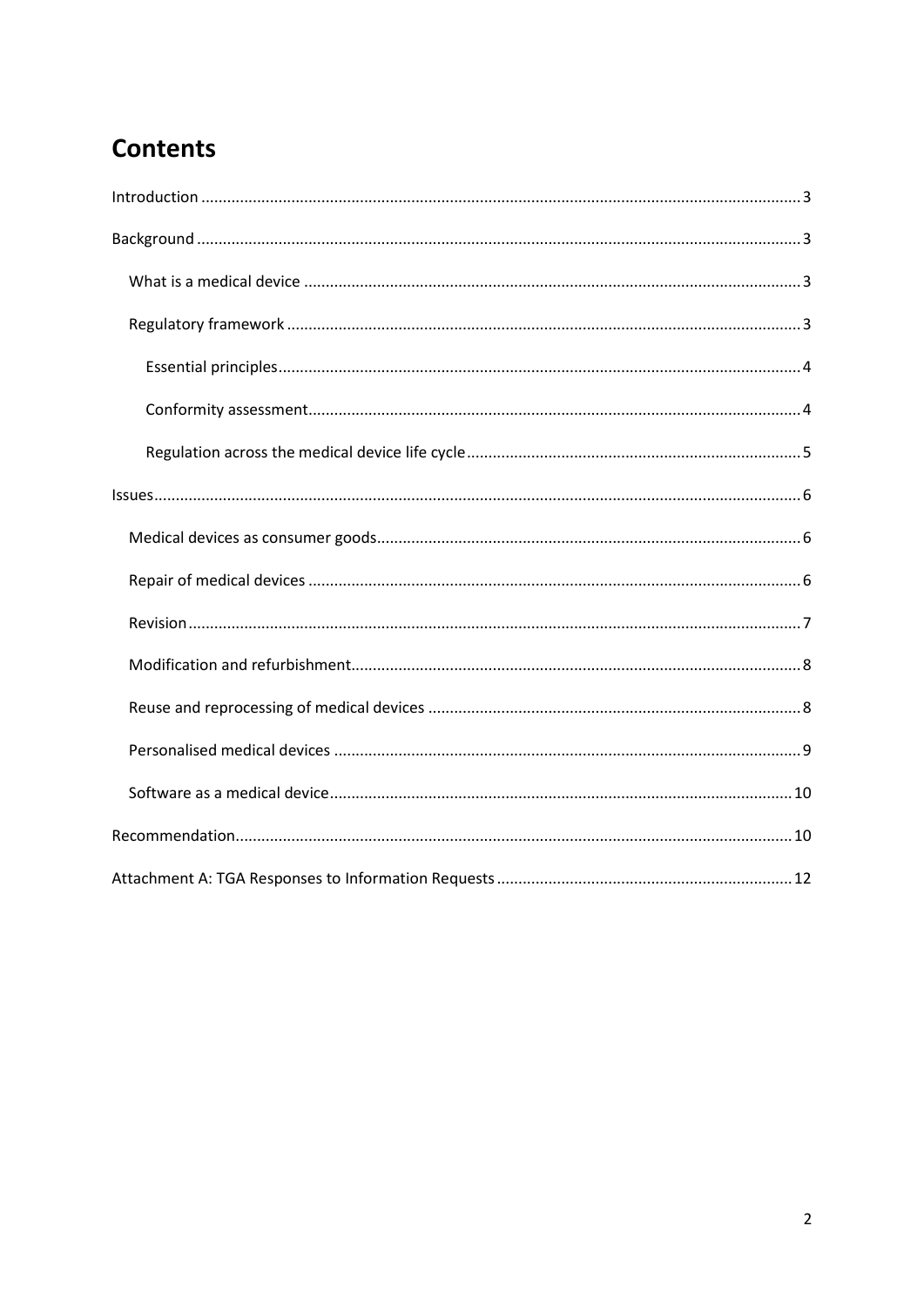# <span id="page-2-0"></span>**Introduction**

The Department of Health, through the Therapeutic Goods Administration (TGA), regulates the supply, import, export, manufacturing and advertising of therapeutic goods to ensure that therapeutic goods available for supply in Australia are safe and fit for their intended purpose.

The therapeutic goods regulatory framework also requires that therapeutic goods continue to be safe and fit for use throughout the product lifecycle. Compliance functions support the broader regulatory objectives, including consumer protection, and enabling a fair market for industry. The Department monitors, and enforces where necessary, compliance with the legislation, regulations and rules for therapeutic goods; import, manufacture, advertising, supply, and export. The Australian therapeutic goods regulatory framework is closely aligned with those of comparable international regulatory counterparts wherever possible.

In addition to being regulated under the *[Therapeutic Goods Act 1989](https://www.legislation.gov.au/Details/C2020C00267)* and associated regulations, therapeutic goods, including medical devices, may also be subject to other regulatory requirements, including Australian consumer law. This submission is being provided because medical devices may be subject to repair, and so changes to rights to repair may apply to these products. The comments provided in this submission are limited to issues relevant to the regulation of medical devices as therapeutic goods. As a result, this submission does not address various information requests raised by the Issues Paper, where they relate to issues beyond the scope of the therapeutic goods regulatory framework (see Attachment A for any specific comments against information requests).

# <span id="page-2-1"></span>**Background**

# <span id="page-2-2"></span>What is a medical device

Medical devices are the therapeutic good category likely to have associated repair requirements. Medical devices are instruments, apparatus, appliances, software, implants, reagents, materials or other articles intended for human therapeutic use. Broadly, for medical devices therapeutic use means:

- diagnosis, prevention, monitoring, prediction, prognosis, treatment, alleviation or compensation for a disease, ailment, injury or disability
- investigation, replacement or modification of the anatomy or of a physiological or pathological process or state
- control or support of conception
- in vitro examination of a specimen derived from the human body for a specific medical purpose

# <span id="page-2-3"></span>Regulatory framework

The *Therapeutic Goods Act 1989*, the *[Therapeutic Goods \(Medical Devices\) Regulations 2002](https://www.legislation.gov.au/Details/F2020C00822)*, and a number of Orders and Determinations, set out the legal requirements for the import, export, manufacture, supply and advertising of medical devices in Australia.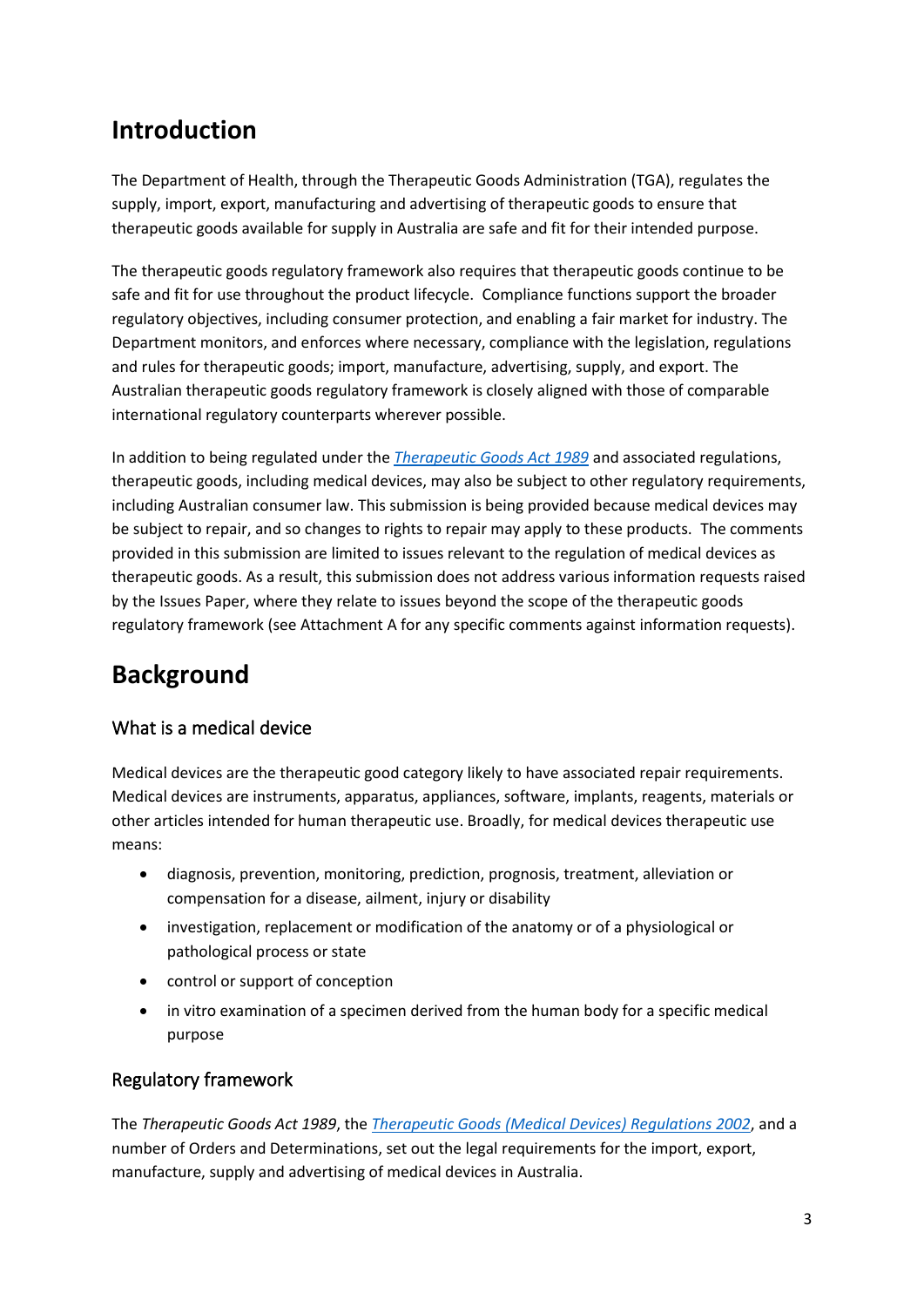Medical devices are classified based on risk, based on their intended purpose. $1$  The higher the classification level of a device, the higher the requirements for the conformity assessment procedures that manufacturers must apply to their device (explained further below).

Medical devices must be included in the Australian Register of Therapeutic (ARTG) before they can be lawfully supplied in, imported into, or exported from Australia (unless exempt from being entered in the ARTG, or otherwise authorised by the TGA.). For a medical device to be included in the ARTG, the applicant or '[sponsor](https://www.tga.gov.au/role-sponsor)' provides satisfactory evidence that:

- the medical device complies with the essential principles
- demonstrate that the appropriate conformity assessment procedure has been applied

### <span id="page-3-0"></span>*Essential principles*

The essential principles set out the fundamental design and manufacturing requirements for medical devices. <sup>2</sup> There are six general Essential Principles that apply to all therapeutic medical devices (relating to health and safety, including long-term safety, with benefits outweighing the risks), and a further nine Essential Principles about design and construction that apply to devices on a case-bycase basis (including principle 15 which applies only to *in vitro* diagnostic (or IVD) medical devices).

This principles-based regulatory framework caters for technological diversity and advances and changes in the development of new medical devices, and provides flexibility for manufacturers. The framework does not mandate the means by which a manufacturer must prove that they have met the essential principles, but this is most readily established by complying with international standards, where these are applicable.

The use of a medical device is never entirely without risk. The essential principles require that design and construction of medical devices seeks to eliminate or reduce risks as far as possible.<sup>3</sup> Residual risks associated with the use of a medical device must be acceptable when weighed against the intended benefit for the patient.<sup>4</sup>

### <span id="page-3-1"></span>*Conformity assessment*

Conformity assessment is the systematic and ongoing examination **by the manufacturer** of evidence and procedures to determine that the safety of a medical device is acceptable and the device performs as intended and, therefore, conforms to the essential principles.

The applicant must be able to demonstrate that the appropriate conformity assessment procedure has been applied to the device in order to apply for inclusion of the medical device in the ARTG. For all but the lowest risk medical devices this is demonstrated by providing certification issued to the manufacturer by an appropriate assessment body (which may be the TGA or [a comparable overseas](https://www.tga.gov.au/comparable-overseas-regulators-medical-device-applications) 

<sup>&</sup>lt;sup>1</sup> For *in vitro* diagnostic (or IVD) medical devices, classification is also based on the public health risk or personal risk that may arise from an incorrect result.

<sup>2</sup> The essential principles are prescribed in Schedule 1 of the *[Therapeutic Goods \(Medical Devices\) Regulations](https://www.legislation.gov.au/Details/F2020C00822/Html/Text#_Toc50713612)  [2002](https://www.legislation.gov.au/Details/F2020C00822/Html/Text#_Toc50713612)*

<sup>&</sup>lt;sup>3</sup> [Essential](https://www.legislation.gov.au/Details/F2020C00822/Html/Text#_Toc50713615) [principle 2](https://www.legislation.gov.au/Details/F2020C00822/Html/Text#_Toc50713615) - Design and construction of medical devices to conform with safety principles

<sup>&</sup>lt;sup>4</sup> [Essential principle 1](https://www.legislation.gov.au/Details/F2020C00822/Html/Text#_Toc50713614) - Use of medical devices not to compromise health and safety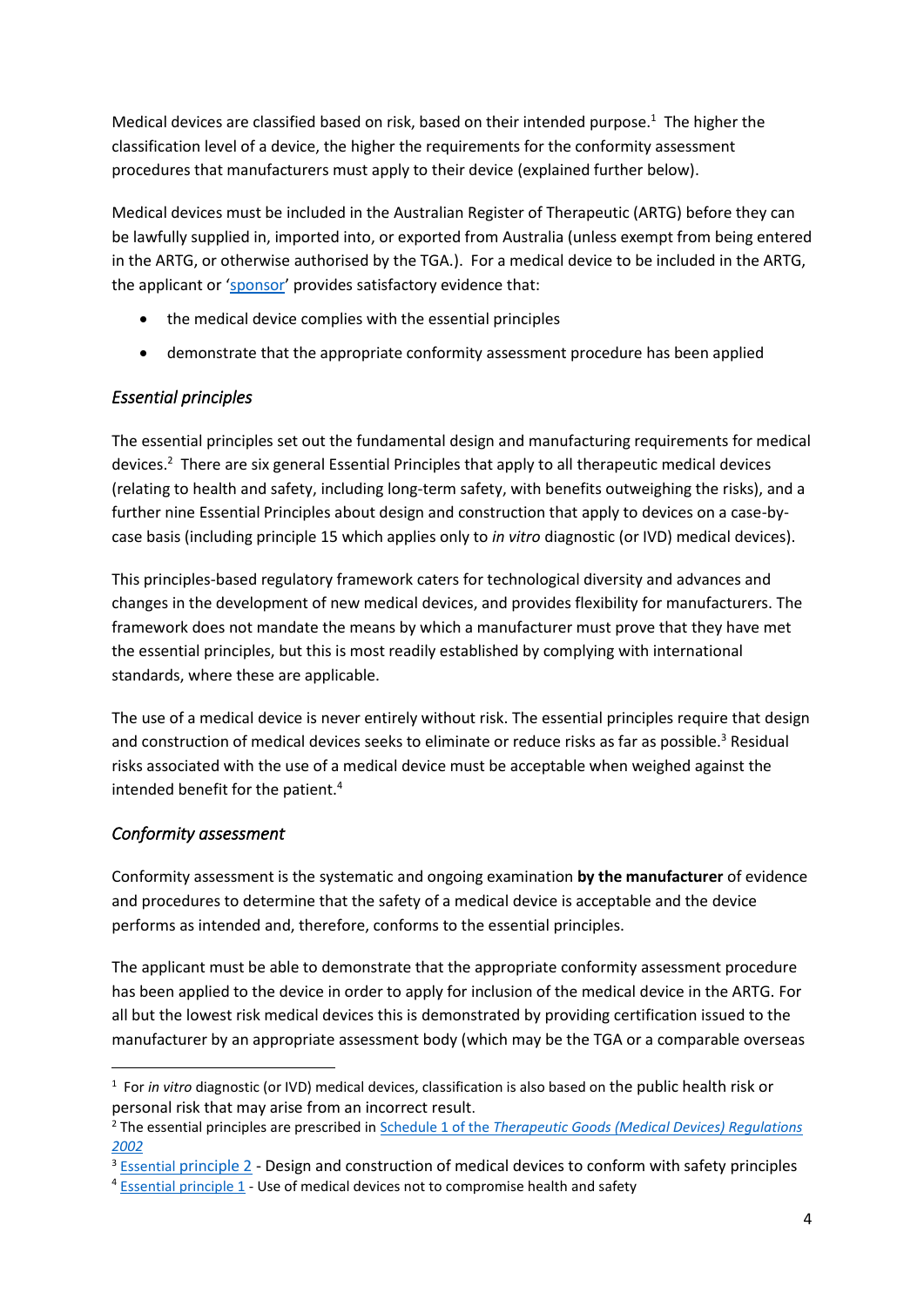[regulator\)](https://www.tga.gov.au/comparable-overseas-regulators-medical-device-applications). The higher the classification level of a device, the higher the requirements for the conformity assessment procedures that manufacturers must apply to their device, and the more rigorous the oversight when seeking certification of the conformity assessment procedure.

*Risk management plan:* As part of their conformity assessment procedure, the manufacturer of a medical device will have a risk management plan, documenting the risks for the medical device, the mitigations applied to those risks, and any residual risks for the device. Although for many devices the TGA does not directly certify the conformity assessment procedure (ie this has been done by a comparable overseas regulator), the risk management plan, together with the clinical evaluation report, are the key documents. These are requested in application audits (which may be undertaken for any application to include a device in the ARTG, and are mandatory for high risk devices using certification from comparable overseas regulators) or post market investigations of a medical device. These documents can be requested by at any time, and the Australian sponsor must have arrangements in place with the manufacturer to provide these document to the regulator within 20 working days.

### <span id="page-4-0"></span>*Regulation across the medical device life cycle*

Once a device is included in the ARTG, manufacturers are required to continue monitoring the performance and safety of their devices and ensure continued compliance with the essential principles. This surveillance program is part of the quality management system aspect of their conformity assessment procedure, and will be periodically checked by the certifying body (whether this is the TGA or a comparable overseas regulator), appropriate to the intended purpose and risks of the device.

Data generated from safety and adverse event reports and complaints, newly identified risks, literature, any updated or new clinical investigations, significant regulatory actions and formal surveillance activities such as registries are used by the manufacturer to review the performance, safety and benefit-risk assessment of the device, and update risk management arrangements as appropriate.

The sponsor also has ongoing obligations, including reporting on adverse incidents, overseas regulatory actions, and the results of investigations undertaken by the manufacturer, such as further clinical studies and reviews of adverse events.

Post-market monitoring is carried out to ensure the ongoing regulatory compliance and safety of medical devices supplied to the Australian market, including investigation of medical device adverse event and complaints, imposing and monitoring various reporting requirements, periodic inspections of manufacturers' quality management systems and technical documentation, and checking evidence of conformity against the essential principle.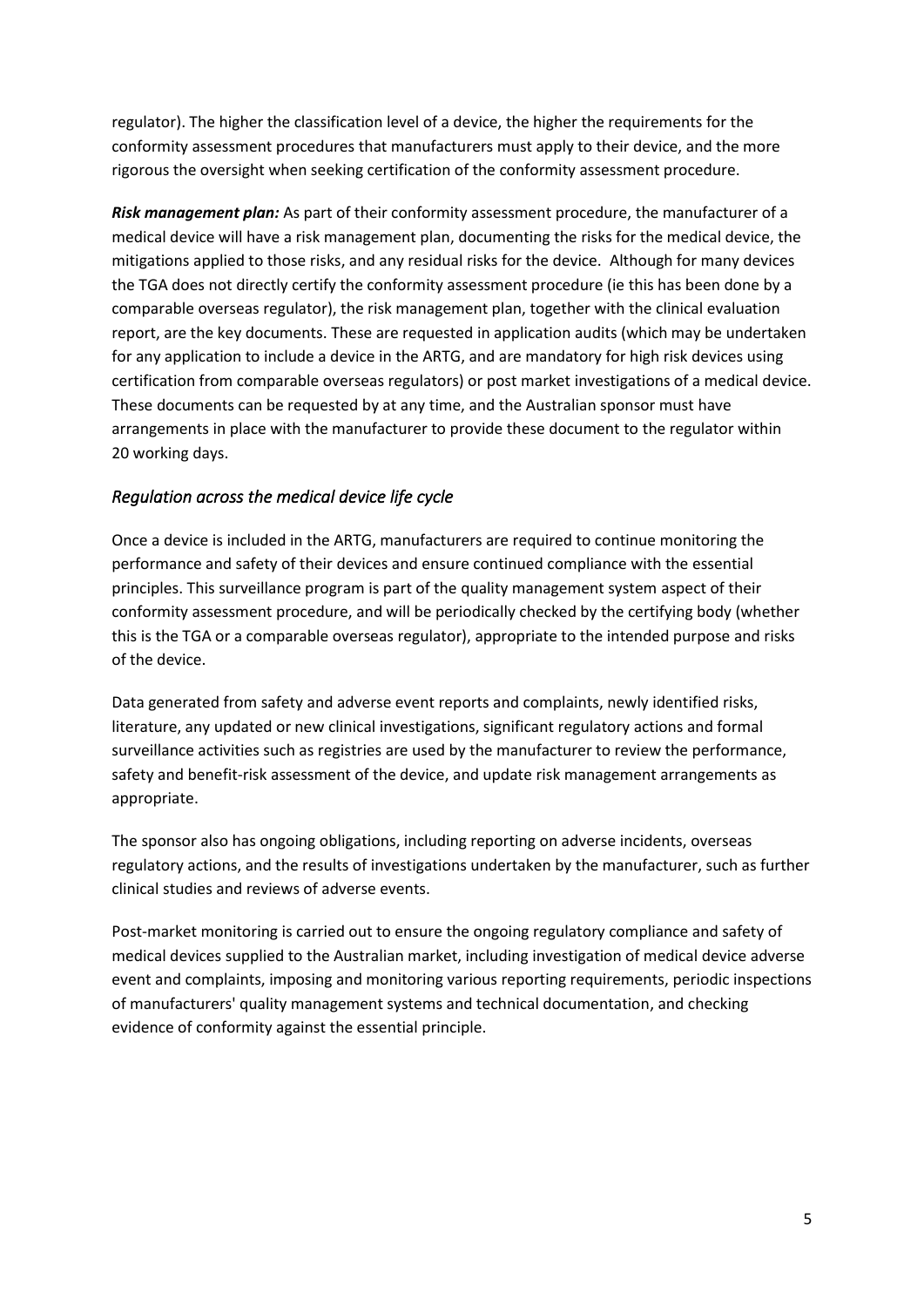# <span id="page-5-0"></span>**Issues**

## <span id="page-5-1"></span>Medical devices as consumer goods

As noted above, medical devices may also be consumer products, and so changes around a 'right to repair' would flow through to many medical devices. However it should be noted that not all medical devices are not necessarily consumer products.

- **Equipment used in health practice** is often used by health professionals rather than consumers. These products vary widely, from expensive equipment such as MRI scanners, to inexpensive consumables such as gloves and masks. It is noted that some of these may attract consumer protections where used for business purposes, and the increase of the threshold from \$40,000 to \$100,000 (from July 2021) will expand the application of consumer law to a broader range of such medical devices.
- Some medical devices, while the patient is the end user, are nevertheless not easily characterised as consumer products, where product selection and use is **facilitated by medical practitioners**. Examples include implantable medical devices such as hip or knee replacements, pacemakers, etc. There are particular issues related to repair of implanted medical devices (discussed below)
- The Issues Paper notes a focus on *physical* products for the purposes of the consultation, given the difficulty in 'repairing' intangible goods or service, and discusses **software** in particular. It should be noted that many medical devices may include software, and software can be a medical device in itself (including software supplied separately to a medical device, or stand-alone software such as apps).
- Some medical devices in use in Australia may not be included in the ARTG and therefore are **unapproved**.
	- For some of these devices health professionals are involved and manage some of the risk [\(custom made medical devices,](http://www.tga.gov.au/custom-made-medical-devices) and unapproved products supplied under the [Special Access Scheme](http://www.tga.gov.au/form/special-access-scheme) o[r Authorised Prescriber Scheme\)](http://www.tga.gov.au/form/authorised-prescribers). It is not clear whether these would be considered consumer goods, as they are not freely available.
	- Individuals may import many unapproved medical devices for [personal use.](https://www.tga.gov.au/personal-importation-scheme) Even where the product is identical to a product which is approved (ie included the ARTG) the Australian sponsor has no obligation, at least under the therapeutic goods framework, to support the product sourced as a personal import (including warranties or repairs).

# <span id="page-5-2"></span>Repair of medical devices

Repairs to medical devices may be required if goods are faulty in any respect or if they are damaged. In some cases maintenance of the medical device might include a service schedule, the supply of spare parts or other regular maintenance such as adjustments (eg hearing aids).

Sponsors, as the applicant to include the medical device in the ARTG, are responsible for the ongoing safety and efficacy of their medical devices (including liaison with the manufacturer). In practice, repairs may be undertaken by the manufacturer or their agents (perhaps but not necessarily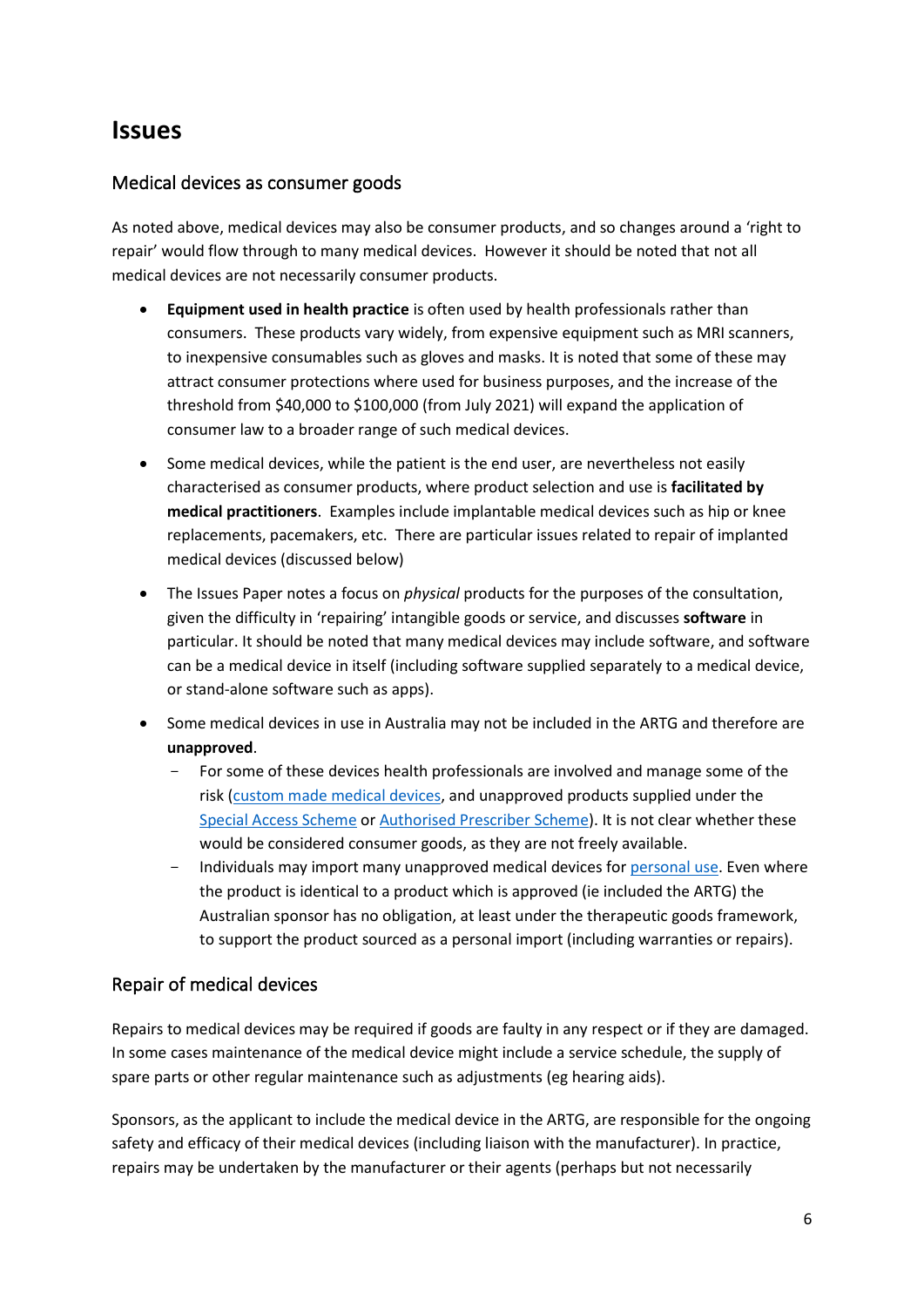including the Australian sponsor), medical device repair companies or other interested parties including health professionals (eg dental technicians).

Manufacturers are responsible for the design and production of a medical device, whether located in Australia of overseas. As outlined above, the manufacturer, in complying with the essential principles, may limit, restrict or prohibit the repair of the medical device to mitigate health and safety risks. Medical devices, even those which appear to be simple or low risk, can be dangerous when not working as intended, given the nature of the technology and vulnerability of intended users.

Manufacturers may seek to restrict the use and possibly repair of a medical device in a wide range of ways. As a minimum, medical devices are provided with Instructions for Use<sup>5</sup> which include detail on the use of the device, and associated risks and warnings, which may include instruction on whether and how to repair the device. Further restriction maybe achieved much as for other consumer products, including physical barriers (tamper proof casing etc), warranty restrictions, use of internal software, intellectual property restrictions, licensing arrangements, etc. The higher the risks associated with the product (taking into account the product itself, the users and patients it is intended for, expected operational environment, etc) the more robust the management of risk is required to be (including any risks associated with repair).

Repairers using spare parts not specified by the manufacturer may be subject to legal liability risk if the unapproved spare part causes the medical device to fail and users of the repaired device may be subject to risks to their health. This liability may be under the modification and refurbishment requirements discussed below, or under other causes of action.

It should all be noted that an accessory to the medical device is also, in itself, a medical device. Repairers of medical devices sourcing accessories from third party suppliers are required to ensure that the accessories already have TGA approval to ensure that is legal to supply that item in Australia for use with the medical equipment. Where accessories are sourced from overseas the repairer will become the sponsor of the accessory (or would need to find someone will to be the sponsor) and subject to the responsibilities of sponsors of therapeutic goods.

### <span id="page-6-0"></span>Revision

In addition general repair requirements and restrictions, some medical devices have particular issues around 'revision'. This primarily applies to implantable medical devices, and it is unclear whether these would be considered consumer products.

There are particular concerns around the quality, safety and performance of implantable medical devices. In many cases these replace anatomy (such as joint replacements) or are critical to sustaining life (such as pace makers). These devices are often intended for long term use; for example a hip, knee or should joint replacement may have a 15 year anticipated life span. The repair or replacement of such medical devices is a significant clinical event for the patient. The time span for these issues can be significant for these medical devices - where a device was implanted towards

<sup>5</sup> [Essential principle 13.4](https://www.legislation.gov.au/Details/F2020C00822/Html/Text#_Toc50713662) requires Instructions for Use be provided for all devices, unless the device is lower risk and can be used safely for its intended purpose without instructions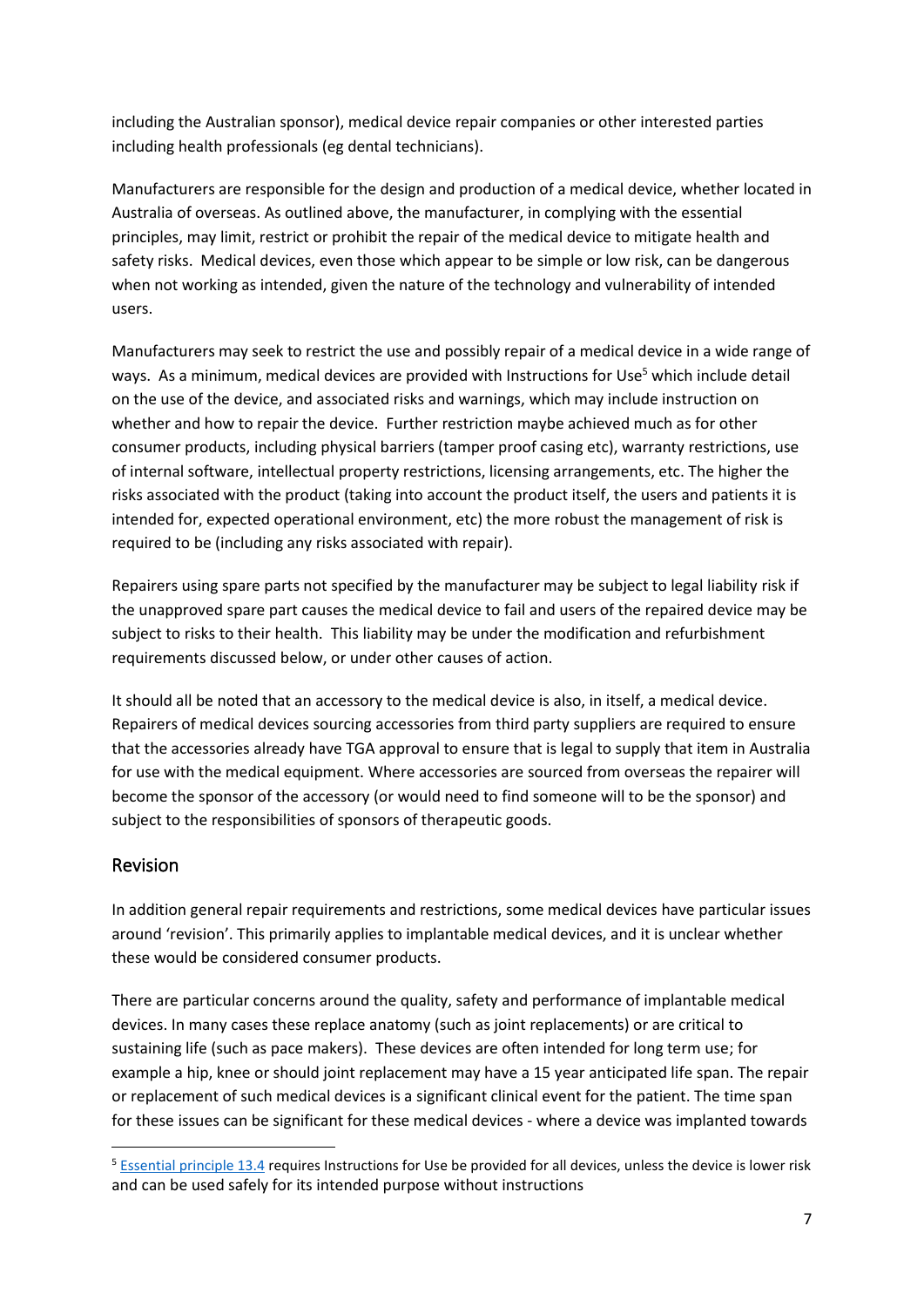the end of the commerical life cycle of the product, revision migh be sought 30 or more years after the medical device was first approved, with the end limit being the human lifespan.

This becomes an issue where 'spare parts' may be required down the track, often for devices which are no longer commercially available (superseeded models, replaced by new technologies, etc). 'Repair', or revision of the existing device by replacing worn parts, may be clincially preferable as being less invasive than fully replacing the medical device. This is not specifically dealt with under therapeutic goods regulatory framework, although many medical device manufacturers maintain stocks of 'spare parts' for such devices for significant time periods after they cease commercial supply. It is not anticipated that this would be dealt with by any 'right to repair' provisions, but is raised here to illustrate some of the peculiarities associated with the repair of medical devices.

# <span id="page-7-0"></span>Modification and refurbishment

Where a medical device is modified or significantly refurbished the repairer may be considered to be a new manufacturer for the medical device, and subject to the obligations of manufacturers. Any modification which changes the intended purpose for the device, or refurbishment beyond the scope provided for in the original manufacturer's Instructinos for Use, may trigger this change in manufacturer. This would require a new ARTG inclusion, based on a new assessment against the essential principles, including the application of appropriate conformity assessment (including certification by TGA or a comparable overseas regulator).

In practice, many repairers will be unable to satisfy these regulatory requirements, having insufficient information about the original design and construction of device (which the original manufacturer is under no obligation to provide). Even when modification or refurbishment is undertaken by the original manufacturer any substantial changes to the design, production or intended performance of the device will require assessment.

This aspect of the medical devices regulatory framework will provide a practical limit to any right to repair provisions, and is a necessary element of regulating the safety, quality and performance of medical devices.

# <span id="page-7-1"></span>Reuse and reprocessing of medical devices

Medical devices are assessed and included in the ARTG based on the manufacturer's intended purpose. It is the responsibility of the manufacturer to determine whether a device should only be for single use or single patient use. If the device is only intended to be for single use this must be clearly stated on the device, the label or the Instructions for Use.<sup>6</sup>

Any reprocessing facility is regulated as the manufacturer of the reprocessed device, and is required to demonstrate that the reprocessed device is equivalent to the original and will continue to perform without additional risk to the patient. When a single use device (SUD) is reused or reprocessed, the TGA considers that the device has been remanufactured as the:

 $6$  Essential principle 13 – [Information to be provided with medical devices](https://www.legislation.gov.au/Details/F2020C00822/Html/Text#_Toc50713658)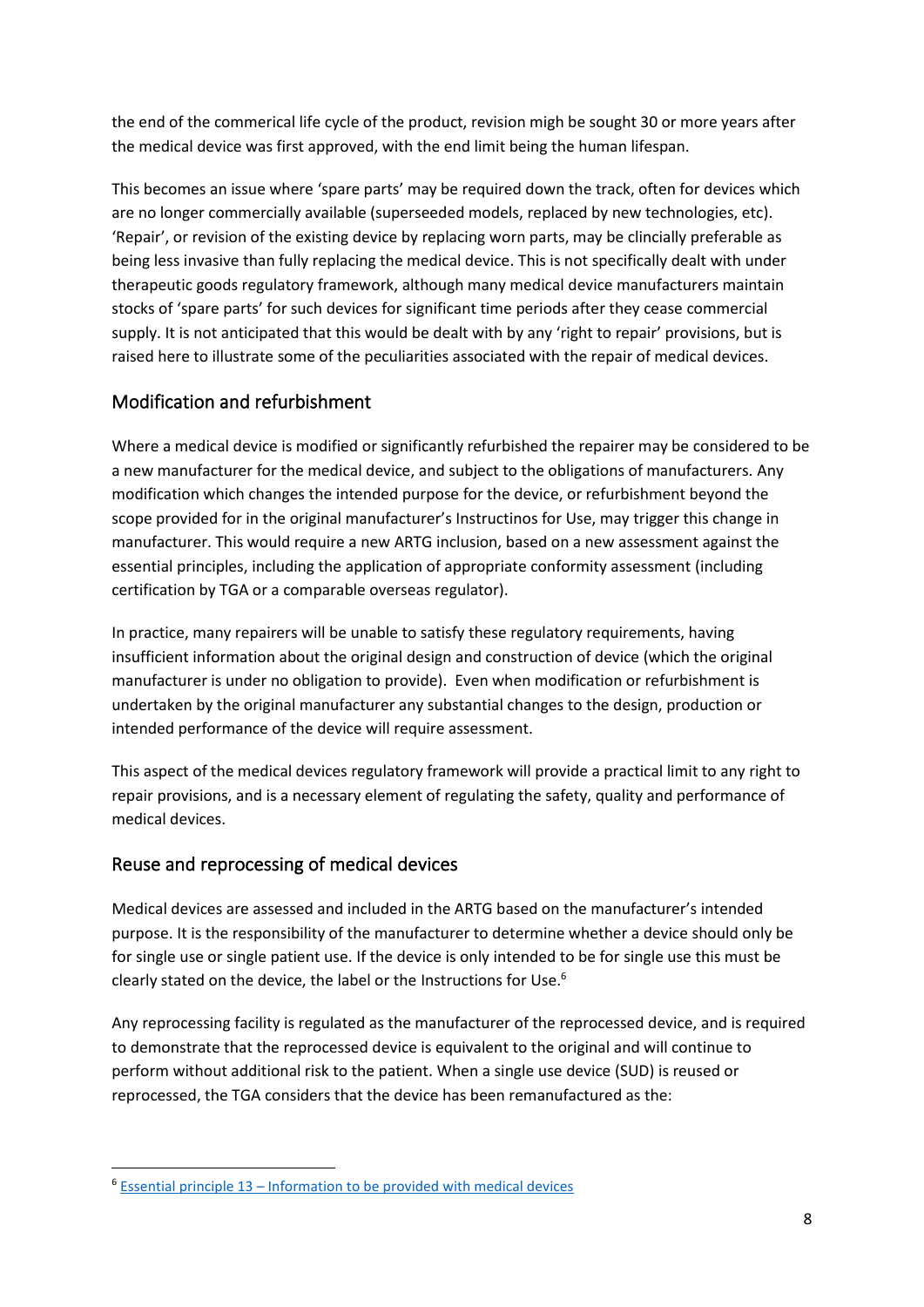- intended purpose and design specifications for the device are altered from single use to reusable
- the device may undergo manufacturing processes, such as sterilisation, repackaging, relabelling, etc
- the device may need to have components replaced so that it can be reused
- the original manufacturer can no longer be considered responsible for the safety and performance of the device.

While reuse and reprocessing of medical devices is permitted, in practice it is quite difficult for the new manufacturer to comply with regulatory requirements. They must provide evidence that the material used in the original manufacture of the device can withstand repeated reprocessing, the design of the device allows doe adequate cleaning and sterilisation, and that the device can continue to perform as intended. The new manufacturer must ensure that the technical documentation addresses the following issues that are relevant to the remanufacturing process, that:

- the materials used to make the original device and the biocompatibility of those materials is not affected
- the cleaning and disinfection processes are validated as effective, including appropriate viral inactivation studies
- prion, including transmissible spongiform encephalopathy, hazards are suitably mitigated and controlled
- the sterilisation processes have been validated to demonstrate the achievement of a suitable sterility assurance level
- endotoxins do not exceed the allowable limit for medical devices
- the device will continue to perform as originally intended without additional risk to the patient or end user.

# <span id="page-8-0"></span>Personalised medical devices

As outlined briefly above, the medical devices regulatory framework provides that custom-made medical devices were exempt from the requirement to be included in the ARTG. The TGA is currently implementing changes to narrow this provision, and introducing new regulatory requirements for patient matched medical devices, medical device production systems, adaptable medical devices and diagnostic images and anatomical models.

The new framework which commence from 25 February 2021, with transitional arrangements though to 2024. Detailed guidance is available on the TGA website.<sup>7</sup> It is not anticipated that these changes will directly impact any 'right to repair' changes beyond the issues outlined above, but if further information is required please contact the TGA.

<sup>7</sup> [www.tga.gov.au/resource/personalised-medical-devices-including-3d-printed-devices](http://www.tga.gov.au/resource/personalised-medical-devices-including-3d-printed-devices)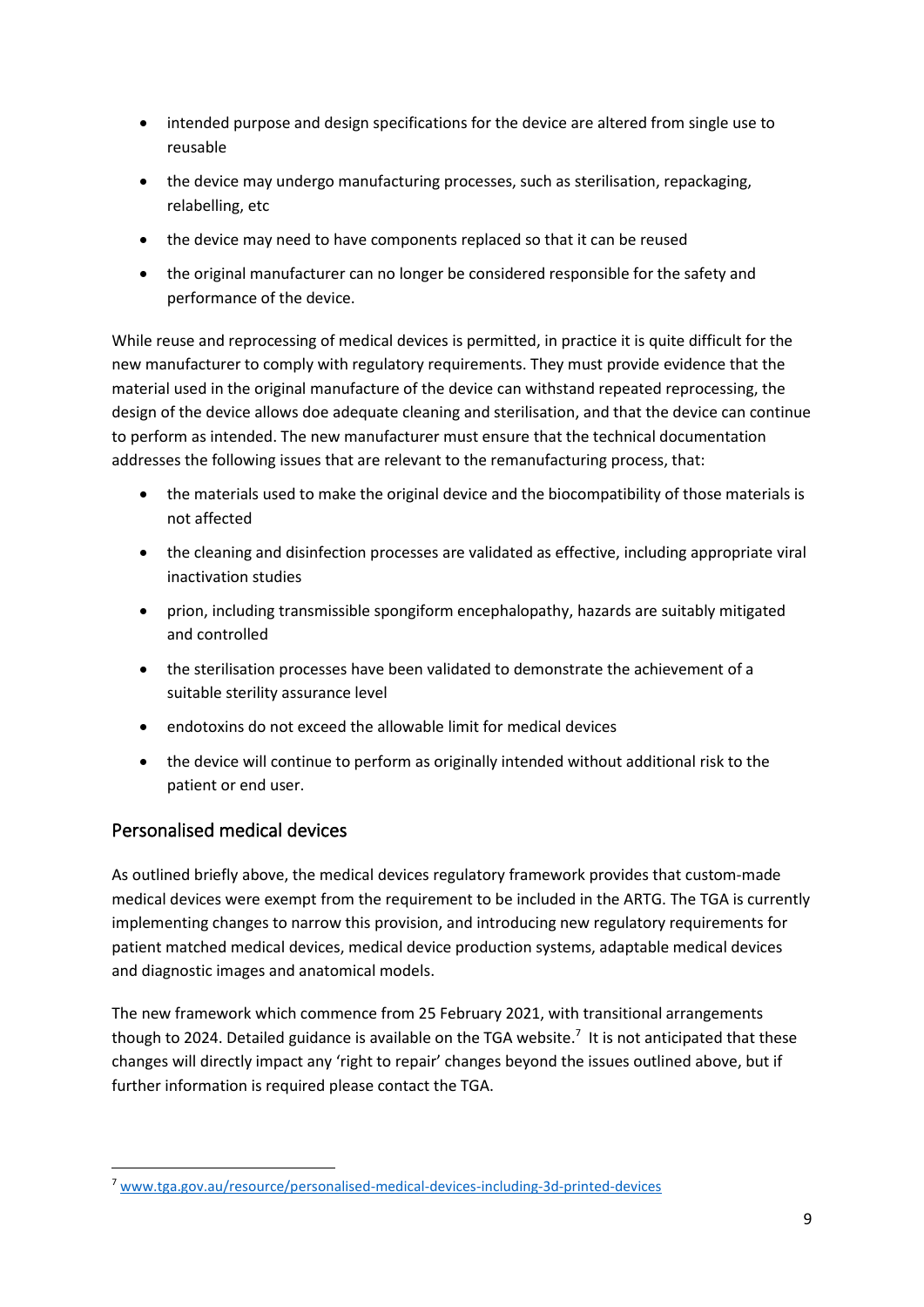# <span id="page-9-0"></span>Software as a medical device

Software is also an emerging issue for the regulation of medical devices, and some changes are occurring for their regulation. These changes will also commenced from 25 February 2021, and guidance is available on the TGA website.<sup>8</sup> It is not anticipated that these changes will directly impact any 'right to repair' changes beyond the issues outlined above, but if further information is required please contact the TGA.

# <span id="page-9-1"></span>**Recommendation**

As noted in the Commission's approach to the inquiry, this consultation is seeking to identify unnecessary barriers to repair. Based on the particular regulatory requirements for medical devices in addition to normal consumer protections, restrictions to repair to manage health and safety concerns would be deemed necessary. Whether an exemption to 'right to repair' provisions for health and safety issues would be needed will depend on the manner in which the 'right to repair' provisions are designed and implemented.

Given the broad potential overlap between medical devices covered by therapeutic goods regulation and Australian Consumer Law, it would not be appropriate to simply exempt or exclude medical devices from the operation of Australian Consumer Law. Patients and health professionals are consumers of these products and the ongoing protection of their rights, including any emerging repair rights, is important.

There is no scope to build a 'pre-assessment' of the interaction of medical device regulation and Australian Consumer Law into the assessment of individual medical devices, given:

- *Volume:* There were nearly 7,000 applications for new ARTG entries for medical devices in 2019-20<sup>9</sup> .
- *Expertise:* The TGA does not have the relevant expertise on Australian Consumer Law
- *Opportunity:* For the majority of medical devices approval is based on conformity assessment certification by comparable overseas regulators, limiting opportunity to assess mitigations of health and safety risks for individual medical devices, which may interact with right to repair provisions.

Depending on the construction of any 'right to repair' provisions, an exemption might be required to allow for manufacturers and sponsors to assert a health and safety rationale for non-compliance with right to repair provisions. In practice they may need to explain (and potentially provide evidence of) why any restrictions were necessary to mitigate health and/or safety risks associated with their medical device/s.

<sup>8</sup> [www.tga.gov.au/regulation-software-based-medical-devices](http://www.tga.gov.au/regulation-software-based-medical-devices)

<sup>9</sup> Therapeutic Goods Administration, *Annual performance statistics report 2019-20*, available on the TGA website a[t www.tga.gov.au/resource/annual-performance-statistics-report-july-2019-june-2020.](http://www.tga.gov.au/resource/annual-performance-statistics-report-july-2019-june-2020) Note that the application numbers were significantly higher than average in 2019-20 due to COVID-19, but there were more than 4,000 applications in 2018-19, with numbers building year on year.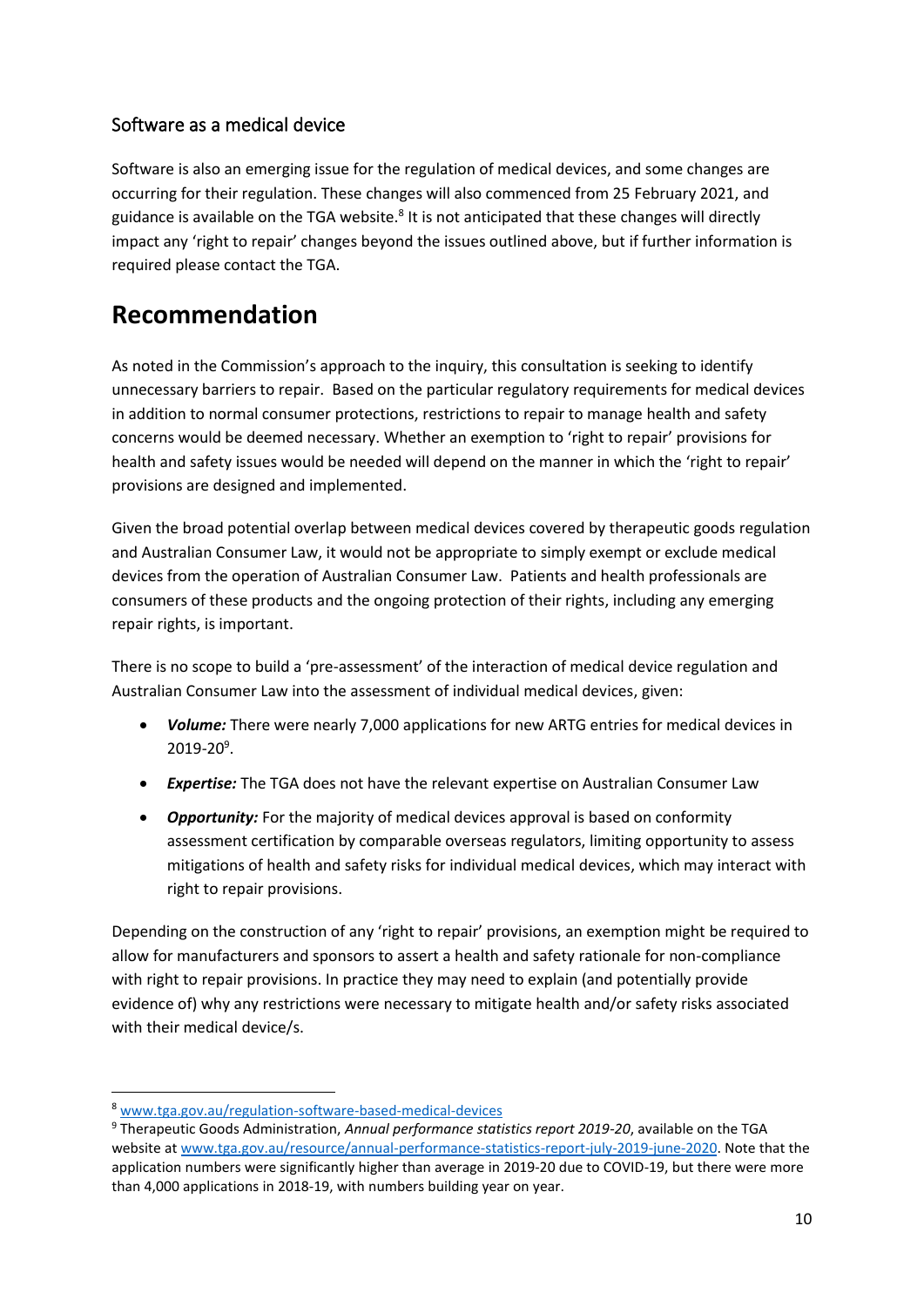It is not clear from the Issues Paper whether health and safety exceptions are already in place around the interaction of therapeutic goods regulation and Australian Consumer Law. The Department of Health is willing to assist in reviewing any 'right to repair' provisions or mechanisms to ensure compatibility with the therapeutic goods regulatory framework.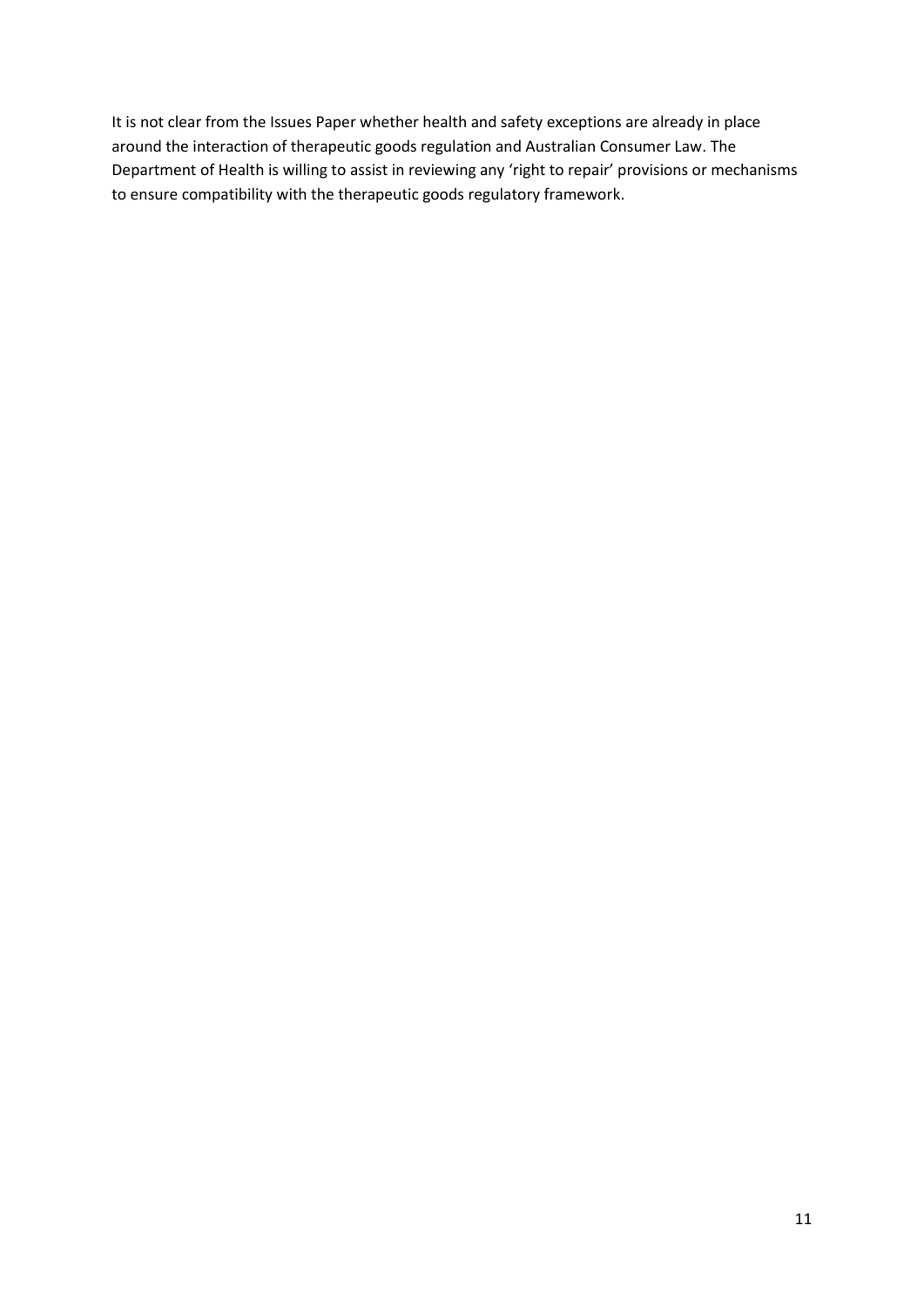# <span id="page-11-0"></span>**Department of Health responses to information requests**

### **Right to Repair – Productivity Commission Issues Paper**

### **INFORMATION REQUEST 1**

#### *What would a 'right to repair' entail in an Australian context? How should it be defined?*

The Department of Health does not have a policy position on how a 'right to repair' should be defined. However if such 'right to repair' requirement is introduced, it should provide for the management of health and safety requirements for medical devices.

#### **INFORMATION REQUEST 2**

- *a) What types of products and repair markets should the Commission focus on?*
- *b) Are there common characteristics that these products share (such as embedded technology and software or a high/low degree of product durability), and which characteristics would allow policy issues to be considered more broadly?*
- *c) If there are particular products that the Commission should focus on, what are the unique issues in those product repair markets that support such a focus?*

As outlined in this submission, there is overlap between medical devices regulated under the therapeutic goods regulatory framework and consumer products. There are a range of issues which falls under the banner of 'repair' which may need to be considered.

#### **INFORMATION REQUEST 3**

- *a) Do the consumer guarantees under the ACL provide adequate access to repair remedies for defective goods? If not, what changes could be made to improve access to repair remedies? Are there barriers to repairing products purchased using new forms of payment technologies, such as 'buy now pay later'?*
- *b) Is the guarantee of available repair facilities and spare parts effective in providing access to repair services and parts? Or is the opt-out clause being widely used, making the guarantee ineffective?*
- *c) Should consumer guarantees seek to balance the broader societal costs of remedy choices (such as the environmental impacts of replacements) with consumer rights, and if so how? For example, should repairs be favoured as a remedy?*
- *d) Are consumers sufficiently aware of the remedies that are available to them, including the option to repair faulty products, under the ACL's consumer guarantees?*
	- *If not, would more information and education be a cost-effective measure to assist consumers understand and enforce guarantees? What would be the best way to deliver this information? What other measures would be more effective?*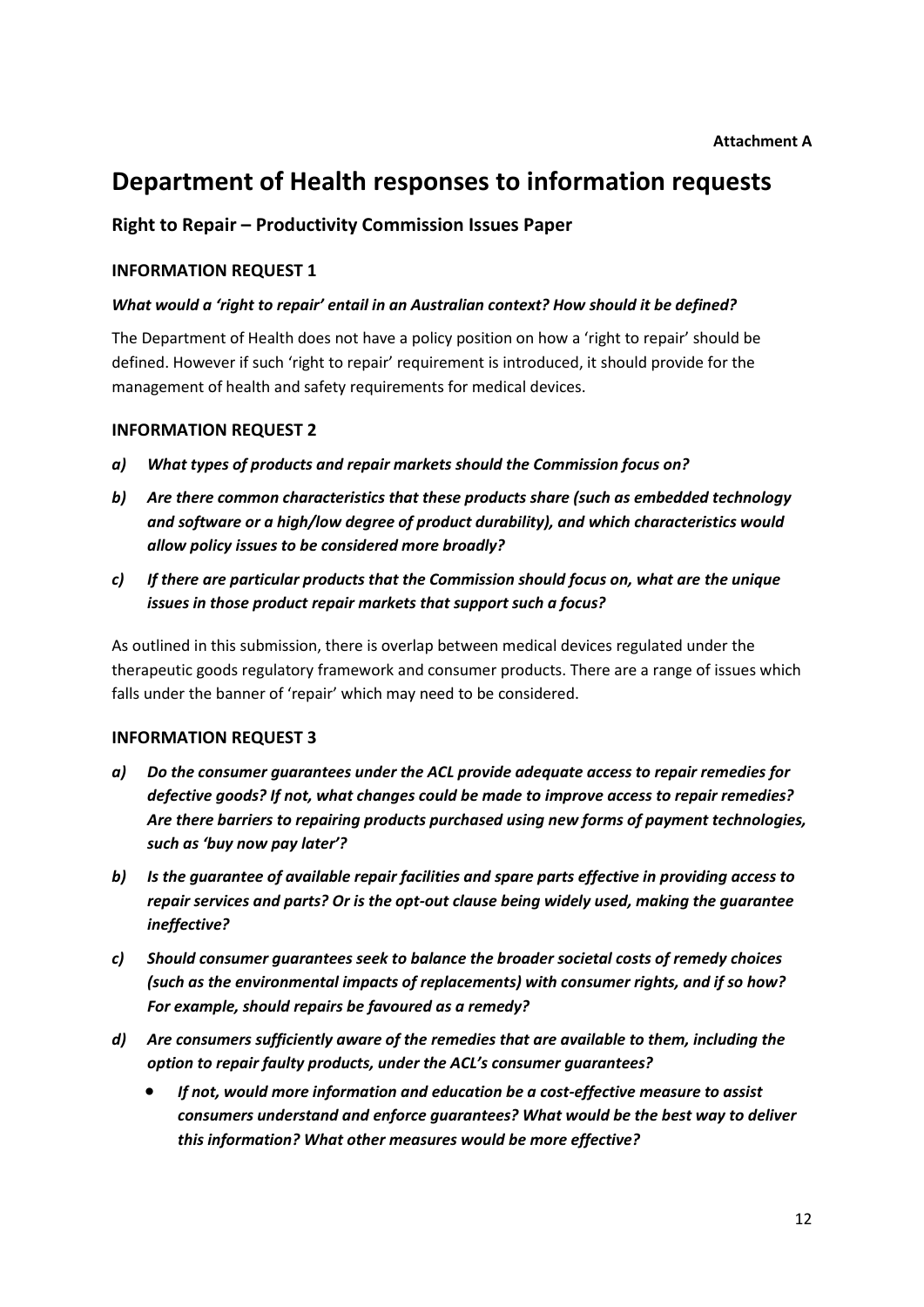Adverse events reported include instances of medical devices not performing as intended (including breaking) and the Department of Health investigates these events from a user health and safety perspective. The Department of Health does not hold supply information to allow comment on existing or potential access to repair remedies for medical devices as consumer products.

### **INFORMATION REQUEST 4**

- *a) The Commission is seeking information on the nature of repair markets in Australia, including detailed data on the repair markets for specific products, covering:* 
	- *market size — by employment, revenue, number of businesses, profit margins*
	- *market composition — such as market share between authorised, independent and DIY repairers.*
- *b) Is there any evidence of a difference in quality, safety or data security between authorised repair networks and independent repairers? Are there ways to address concerns around quality, safety or data security while promoting a vibrant independent repair market?*
- *c) Are there available examples of the contracts between OEMs and authorised repairers? Do these contracts limit effective competition in repair markets (such as by limiting the number and reach of authorised repairers or requiring authorised repairers to not be authorised by a competing brand)?*
	- *What is the process to become authorised? Is it open and competitive?*
- *d) Are there specific examples or other evidence of practices by OEMs or their authorised repairers that create barriers to competition in repair markets?*
	- *Do other factors also create barriers to competition in repair markets, such as short-sighted consumer behaviours, switching costs, poor information availability or consumer lock-in?*
- *e) What is the relationship between the intensity of competition in the primary product market and the risk of consumer harm from a lack of competition in repair markets? Can competitive primary markets compensate for non-competitive repair markets?*
	- *Is an absence of effective competition in the primary market a necessary condition for consumer harm from non-competitive repair markets?*
	- *To what extent would measures that enhance competition in the primary market address concerns about a lack of competition in repair markets?*
- *f) Are the restrictive trade practices provisions of the CCA (such as the provisions on misuse of market power, exclusive dealing or anti-competitive contracts) sufficient to deal with any anti-competitive behaviours in repair markets?*
- *g) What policy changes could be introduced if there is a need to increase competition in repair markets and improve consumer access to, and affordability of, repairs?*
	- *What are the costs and benefits of any such proposal to the community as a whole? How does it balance the rights of manufacturers and suppliers, with those of consumers and repairers?*

The therapeutic goods regulatory framework regulates the import, export and supply of medical devices, but largely not the repair of medical devices. As outlined in this submission, in some cases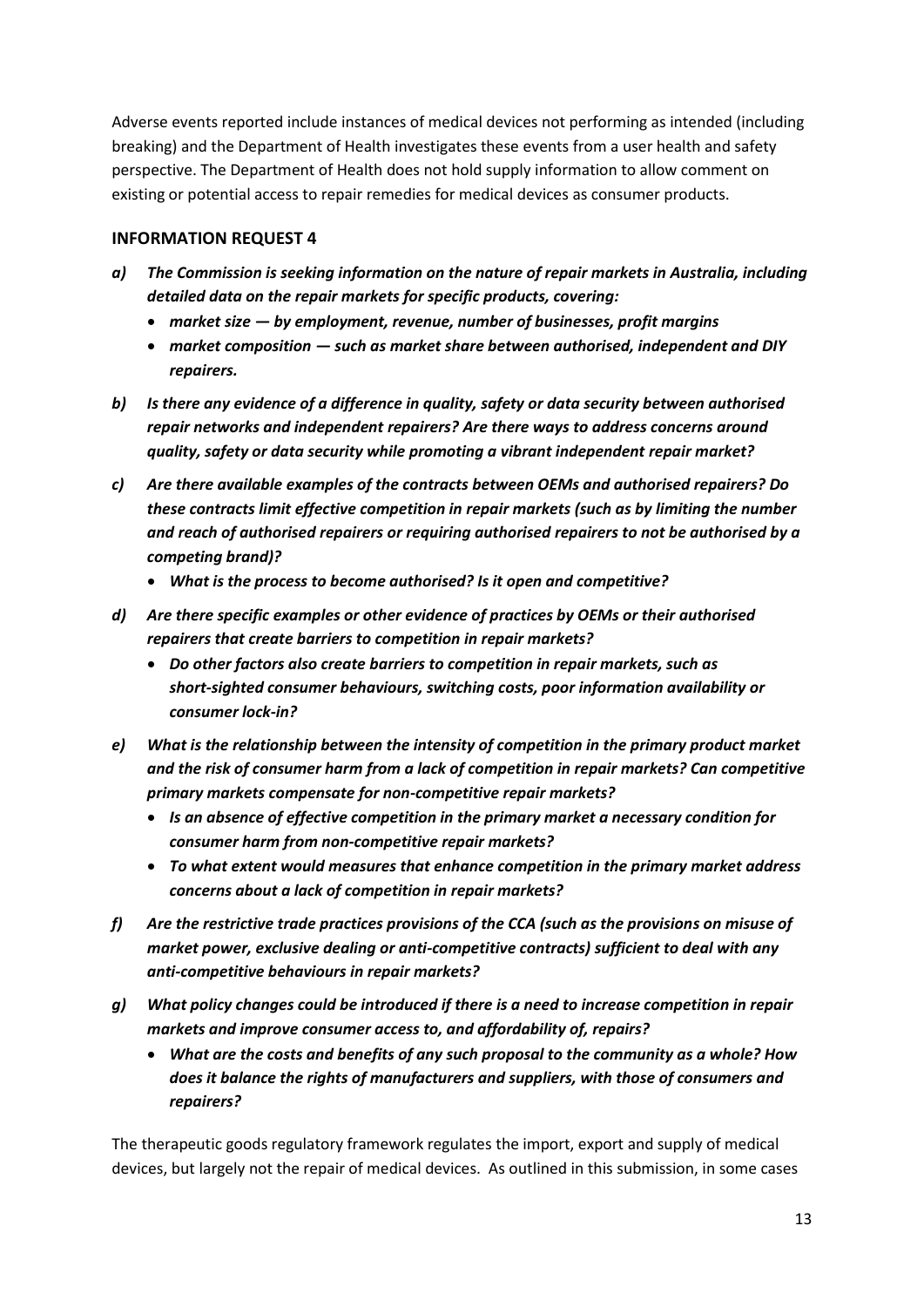repair of a medical device may effectively make the 'repairer' the manufacturer of a new medical device, which would be regulated independently from the initial device. In practice this would be unusual, and is not tracked, so no data on this can be provided.

### **INFORMATION REQUEST 5**

- *a) To what extent do current IP laws already facilitate repairs by consumers or independent third parties (e.g. the spare parts defence under the Design Act)?*
- *b) Are there any aspects of IP laws where consumers' rights with respect to repairs are uncertain?*
- *c) Do current IP protections (e.g. intellectual property rights, technological protection measures, end-user licencing agreements) pose a significant barrier to repair in Australia? If yes, please comment on any or all of the following:*
	- *the specific IP protections that prevent consumers from sourcing competitive repairs and/or inhibit competition in repair markets*
	- *the types of products or repair markets these barriers mainly affect*
	- *the prevalence of these barriers*
	- *the impacts of these barriers on third party repairers and consumers (e.g. financial cost, poorer quality repairs)*
	- *options for reducing these barriers and their associated benefits, costs and risks (including potential impact on market offerings).*

### *d) In what ways might government facilitate legal access to embedded software in consumer and other goods for the purpose of repairs? What are the pros and cons of these approaches?*

In terms of regulating medical devices themselves, intellectual property protections are only relevant to the therapeutic goods regulatory framework insofar as it is used to manage risk associated with the device and its user/s. It is noted that use of intellectual property protections to manage health and safety risks associated with a medical device (such as using proprietary software to prevent modification of a device) may also have the effect of restricting repair.

### **INFORMATION REQUEST 6**

- *a) What evidence is there of planned obsolescence in Australian product markets? Do concerns about planned obsolescence principally relate to premature failure of devices or in them being discarded still working when more attractive products enter the market?*
- *b) How can the Commission distinguish between planned product obsolescence and the natural evolution of products due to technological change and consumer demand?*
- *c) How does planned obsolescence affect repairers, consumers and the broader community in Australia?*
- *d) What measures do governments currently use to prevent planned obsolescence or mitigate its effects (in Australia and overseas)? How effective are these measures?*
- *e) What are the benefits, costs and risks of Australia adopting measures similar to those currently used overseas, such as product design standards and reparability ratings?*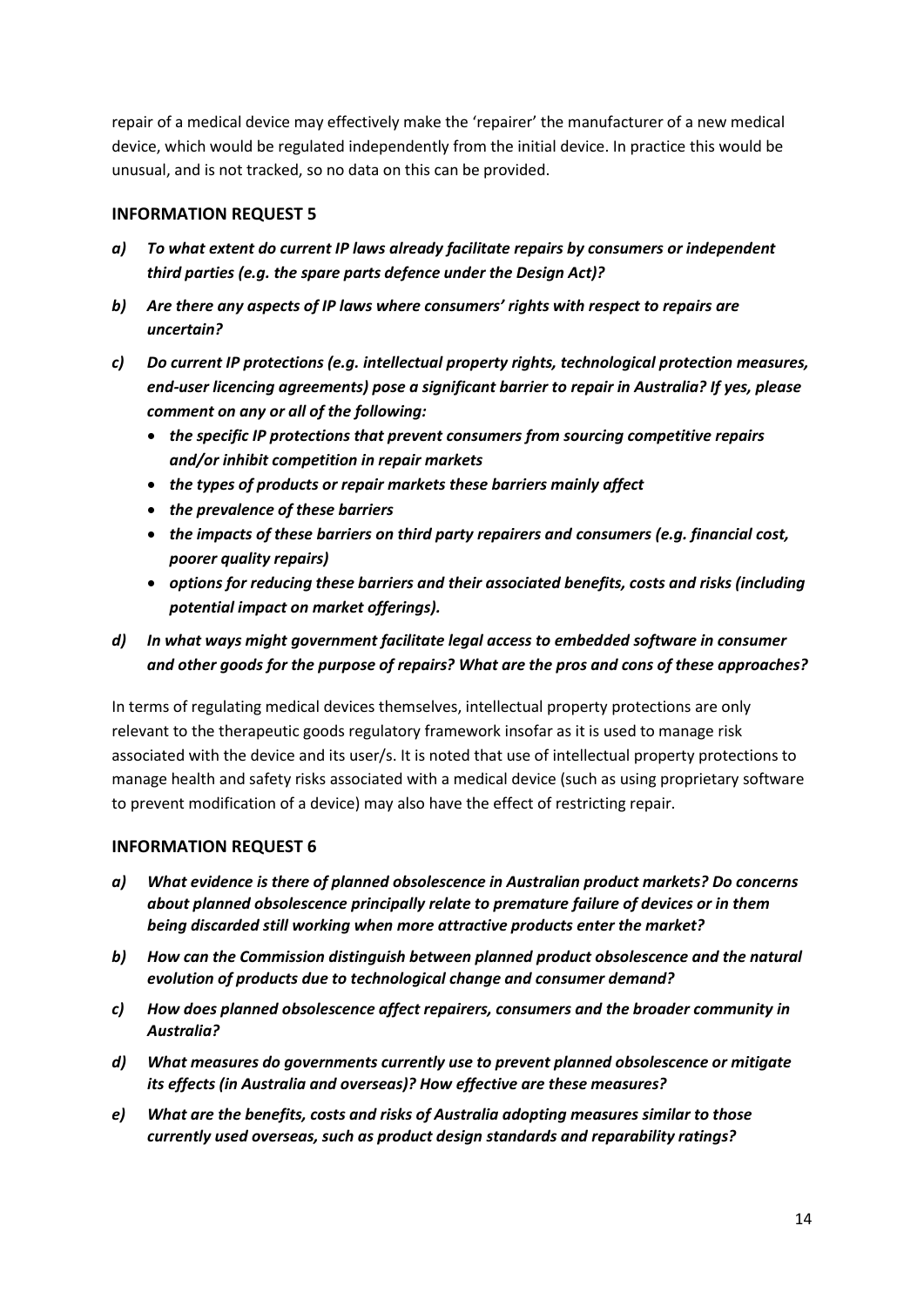### *f) Do consumers have access to good information about durability and reparability when making purchases? If not, how could access to information be improved?*

Planned obsolesce issues may intersect with medical device regulation, as the lifespan of a medical device can be clinically relevant to the treatment of the patient. The anticipated device life span must be fit for purpose in relation to the intended purpose of the medical device. Devices intended for long term use should have suitable lifespan or be readily replaceable. Beyond that, consideration of issues associated with planned obsolesce, such as costs to consumers and environmental impacts, is beyond the scope of the Department of Health's medical device regulatory remit.

### **INFORMATION REQUEST 7**

- *a) What data are available on the amount of e-waste generated in Australia?*
	- *What data is there on the composition of e-waste in terms of particular materials (such as hazardous materials) by product type?*
	- *How does hazardous e-waste compare to hazardous general waste in its prevalence and risks? Is there merit in distinguishing between hazardous e-waste and non-hazardous e-waste? And if so, how could this be done in practice?*
- *b) What estimates are available on the costs of e-waste disposal on the environment, human health and social amenity, in Australia and internationally?* 
	- *How do the impacts differ by disposal type, or by the type of product or hazardous material?*
- *c) How much of Australia's e-waste is shipped overseas for recycling? Is there evidence of circumstances where this creates problems for recipient countries?* 
	- *Are there barriers to the expansion of domestic recycling facilities or the adoption of new recycling technologies in Australia (such as plasma arc incinerators)?*
- *d) What are Australia's current policy settings for managing the potential environmental and health effects of e-waste (such as landfill bans, the National Television and Computer Recycling Scheme or Mobile Muster)? Are these policy settings broadly right — that is, are they proportional to the impacts of e-waste on the community?*
- *e) How can a right to repair policy further reduce the net costs of e-waste in Australia, and would such an approach be an effective and efficient means of addressing the costs of e-waste to the community?*

Consideration of e-waste is beyond the scope of the Department of Health's medical device regulatory remit, except where this relates to disposal requirements for a particular medical device (eg biological or medical waste recommendations, radiation protection, etc). This does not preclude the application of requirements for medical devices under other regulatory frameworks (such as current work to implement the [Minimata Convention on Mercury\)](https://www.environment.gov.au/protection/chemicals-management/mercury).

### **INFORMATION REQUEST 8**

- *a) What policy reforms or suite of policies (if any) are necessary to facilitate a 'right to repair' in Australia?*
- *b) Are there any other barriers to repair and/or policy responses that the Commission should consider?*